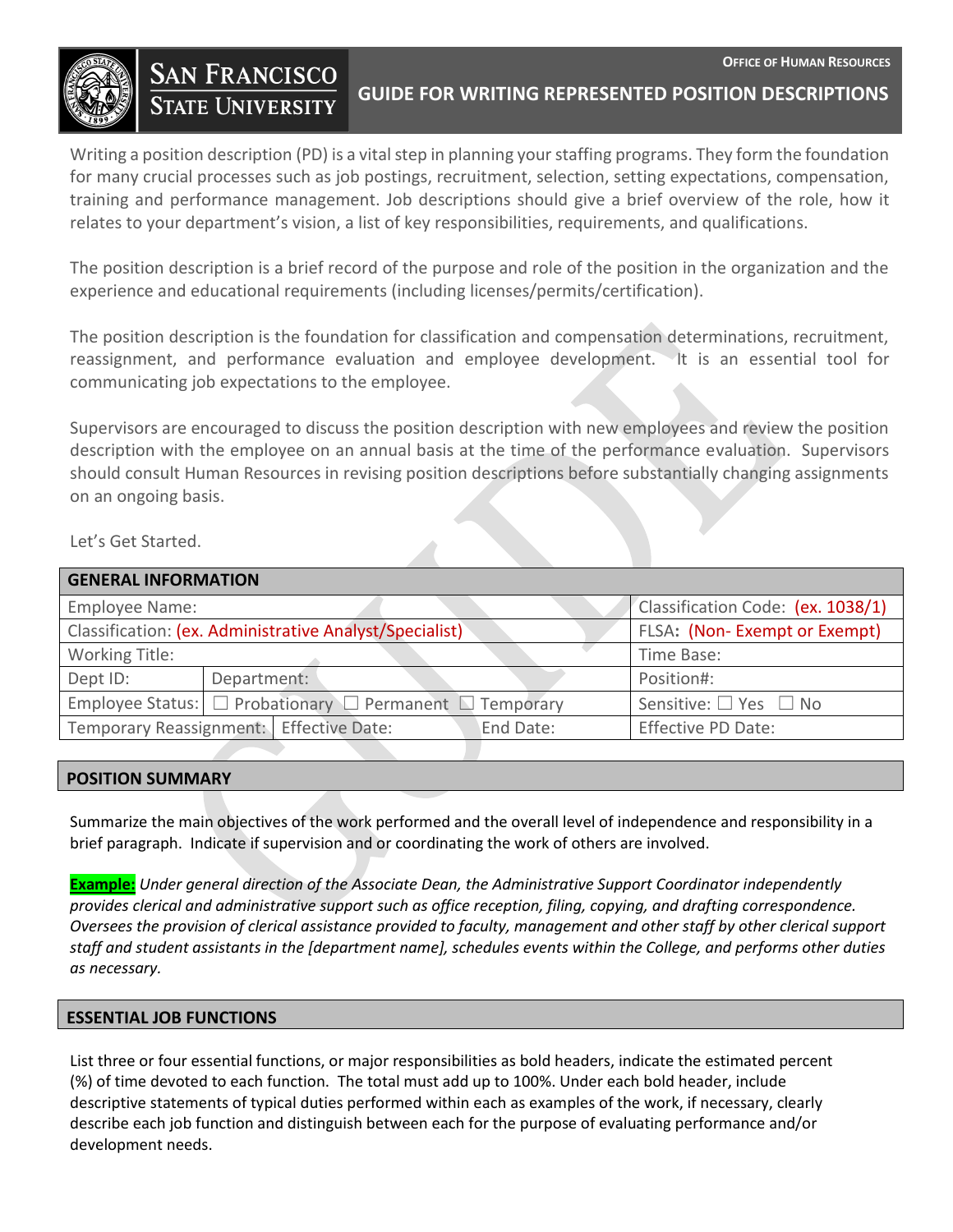(\*\* When updating a position description, place an "N" next to functions that are newly added to the position and an "E" next to those that are unchanged, or previously existing. \*\*)

# **Example:**

# **Executive Support- 45%**

- Complex calendar management. (E)
- Travel planning, booking, and coordination. (E)
- Develops, in consultation with the Director, the calendar, schedule, deadlines, logistics, agendas and supporting information, reports and briefing papers for various meetings. (E)
- Track deliverables of direct reports. (N)
- Plan, organize and set up all regular meetings, coordinate standing committees, retreats and other special meetings. (N)
- Overseeing and attending leadership meetings, suggest items for discussion, and disseminates information from meetings to relevant staff. (N)
- Understand and analyze complex problems from a future-oriented and broad interactive perspective, and readily develop proactive solutions that integrate strategic goals. (N)
- Effectively communicate with high-level and diverse contacts within and outside of the CSU System. (N)

# **Program Administration- 30%**

- Serve as a resource to the director and assist with facilitating project and goal management, long-range strategic planning, streamlining processes, and conducting research as directed by the director on various topics/subjects in preparation of presentations, speeches and/or training. (N)
- Determine program methods, professional training needs and on occasion, host professional development workshops and present customized course material. (N)
- Ensure compliance with applicable regulations or requirements governing the program. (N)
- Coordinate learning & development logistics for meetings and training workshops. (N)

# **Data Entry- 20%**

- Transfer, scan, and analyze data into database. (E)
- Create accurate spreadsheets with large numbers or figures. (E)
- Verify data by comparing to source documents. (N)
- Create, file, maintain and update files/records. (E)
- Retrieve data from the database or electronic files as requested. (N)
- Perform regular backups to ensure data preservation. (E)

# *(All Position Descriptions (PD) will have the 'Other Duties as assigned-5%' and 'At all times' sections locked into their PD's.)*

# **Other duties as assigned- 5%**

# **At all times:**

- Demonstrate behaviors that are in line with the User Friendly Principles (P530C) and Principles of Conduct for a Multi-Cultural University (P30D)
- Demonstrate safe work practices for oneself, others and the office environment.